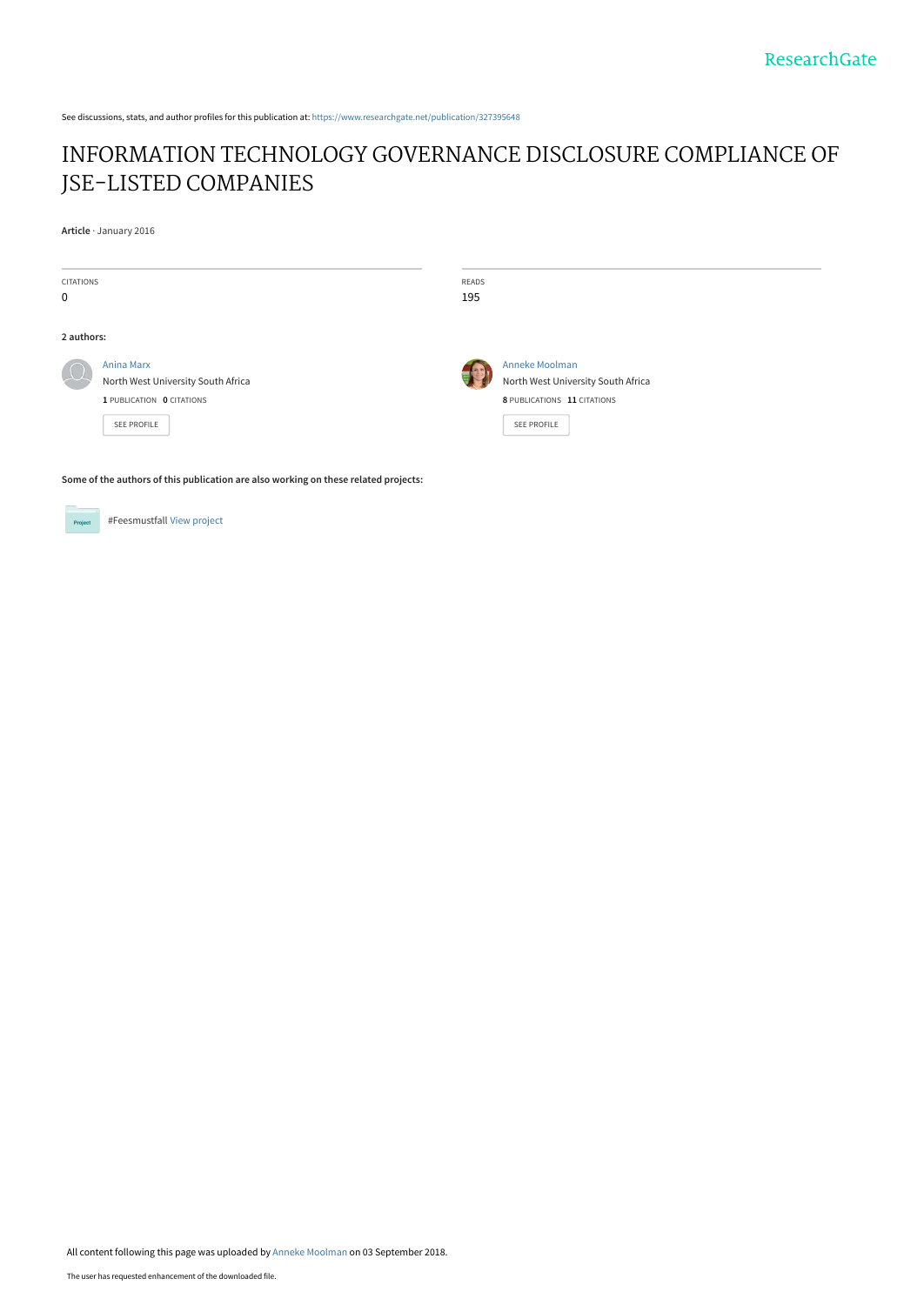## **INFORMATION TECHNOLOGY GOVERNANCE DISCLOSURE COMPLIANCE OF JSE-LISTED COMPANIES**

#### **A Marx**

North-West University (Vaal Campus), South Africa E-mail: anina.marx@nwu.ac.za

#### **AM Moolman**

North-West University, South Africa E-mail: anneke.moolman@nwu.ac.za

**M Ngwenya** BDO, South Africa E-mail: mngwenya@bdo.co.za

#### **─Abstract ─**

Information Technology (IT) plays a vital role in the operations of companies, easing most business processes. However, IT introduces unique risks for which governance is essential. The Johannesburg Stock Exchange (JSE) of listed companies are required to comply with the King Code of Governance 2009 (King III), including requirements related to IT, yet previous research indicated areas for improvement in compliance. This study determined the extent to which JSE-listed companies comply with the King III IT governance requirements by means of an empirical review of companies' most recent financial reports, and found that not all businesses fully comply with these requirements. It is believed that this study will assist the Institute of Directors in Southern Africa, authors of the King reports, in clarifying the disclosure requirements of IT governance. These findings will benefit investors as agreement with governance is an important investment consideration. In addition, the present study clarifies compliance requirements of King III for companies' management.

**Key Words:** *Information Technology (IT), IT-related risks, IT risk, IT governance, JSE-listed, King III*

## **JEL Classification: M42**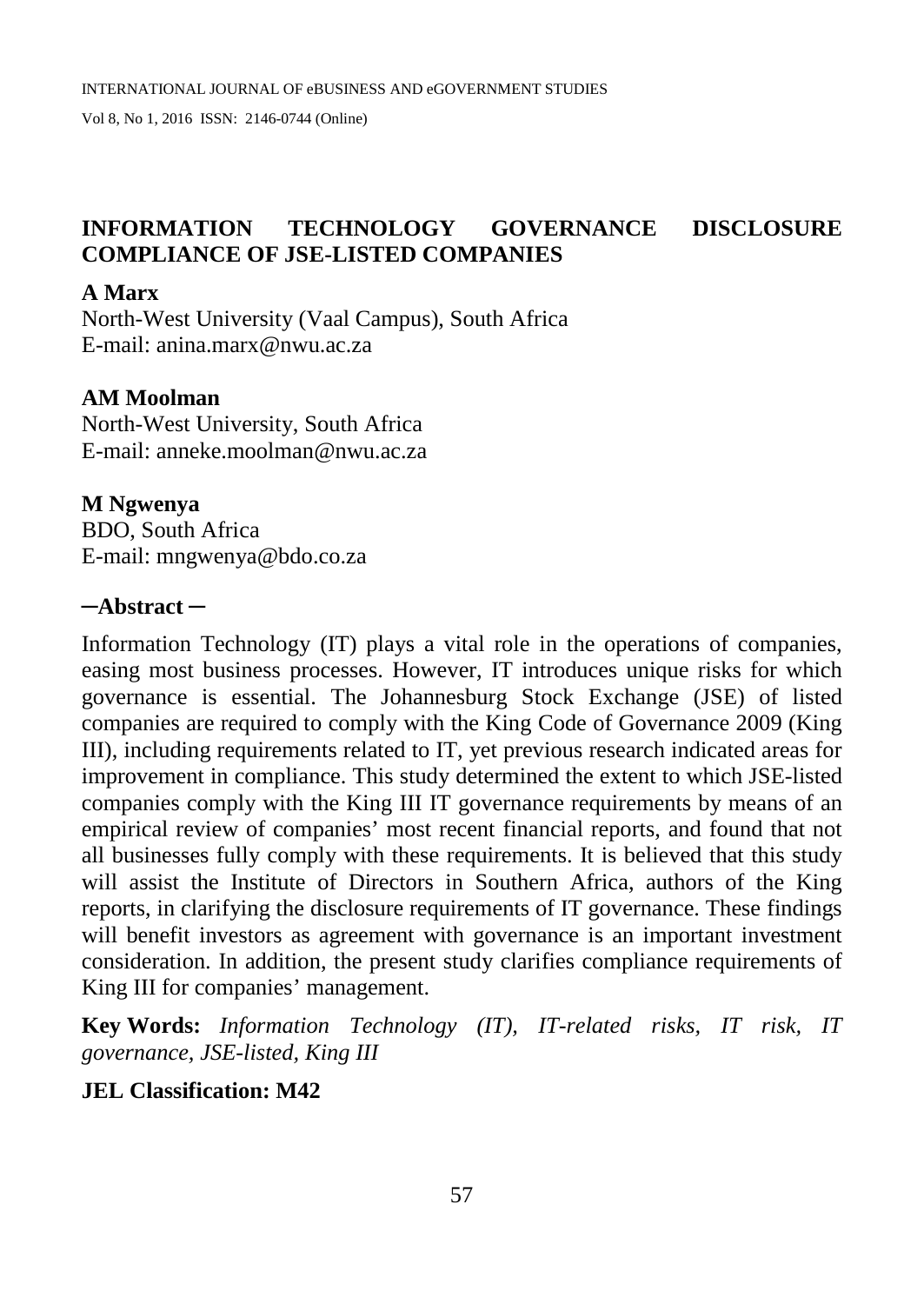## **1. INTRODUCTION**

Information Technology (IT) plays an ever-growing role in how companies achieve their business objectives (Hirth, 2008). Amnseven (2010) is among those who declare that IT assistance is needed for management to advance the efficiency and effectiveness of their business procedures, work group collaboration and decision-making to strengthen the position of their companies in a dynamic environment. The most important tasks in the financial reporting procedures in particular are accomplished and supported by using IT. Whittington and Pany (2006) point out that IT-based systems improve the reliability of financial information as they process transactions uniformly, thereby eliminating human errors that may occur in a manual system. In order to guarantee reliable financial reporting, however, the usage and development of effective IT controls are of the utmost importance (Pirta & Strazdina, 2012). In addition, IT is a fastdeveloping field that frequently undergoes significant changes and renewal. These changes introduce risks to the IT culture that require specific and effective controls to be in place (Hall, 2011).

The IT governance network (2013) defines IT governance as the "senior management's ability to direct, measure and evaluate the use of a company's IT resources in support of the achievement of the organisation's strategic objectives. Leadership, organisational structure and processes are used to leverage IT resources to produce the information required and drive the alignment, delivery of value, management of risk, optimised use of resources, sustainability and the management of performance." IT governance was therefore introduced to more effectively manage and deal with the risks imposed by the technology. In order to minimise and control these risks, some countries have developed and implemented different IT risk assessment and governance policies.

In South Africa, the King Codes of Governance (including the King Code of Governance 2009 (King III)) were introduced by The Institute of Directors in Southern Africa (IODSA) in response to increasing concerns about corporate failures and the perceived need for a formal code of corporate governance (Walker & Meiring, 2010). King III became effective in March 2010 (IODSA, 2016) and is the first King report to incorporate IT governance (Walker  $\&$ Meiring, 2010). King I on corporate governance was published in 1994 by the Institute of Directors and the report aimed to assist companies and their directors by providing a comprehensive set of principles and guidelines to codify, clarify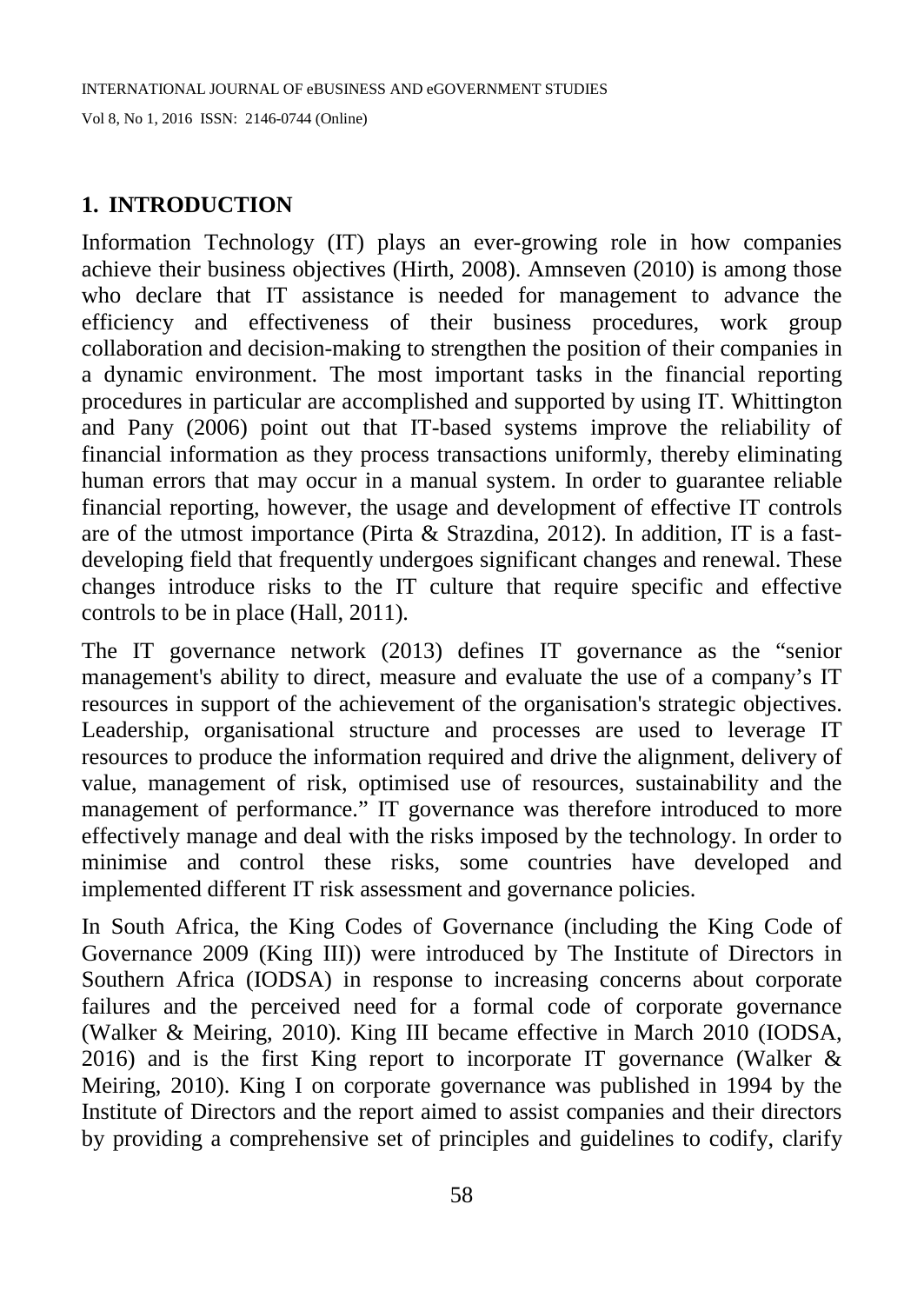and elaborate on the common law principles of corporate governance. King II was issued in March 2002, which reviewed and expanded on King I with the same intention: to assist the companies and directors with corporate governance (Walker & Meiring, 2010). The King II report was then replaced by the third King code and this was due to the introduction of some new practices, including the composition and role of the Board of Directors, the Board committees and the emphasis on IT governance, as well as the need to publish an integrated report (Muwandi, 2010).

The importance of identifying and addressing IT-related risks is evident, although previous research indicates that some companies did not meet the necessary requirements. Janse van Vuuren (2006) investigated which companies complied with risk management according to King II — which includes IT— and found that compliance varied between 33% and 95%, depending on the requirement criterion.

# **2. THE USE OF IT IN BUSINESS AND THE NEED FOR ITS GOVERNANCE**

The unprecedented advances in technology have revolutionised nearly all aspects of contemporary life. Today, organisations are embracing IT development to keep pace with growing competition in the market environment, raising productivity, helping companies improve business processes, achieve cost efficiencies and help drive revenue growth (Oven, White, Katyal, & Henchock, 2012). IT has accelerated data processing and swiftly achieves multiple tasks (Alkebsi, Aziz, Mohammed, & Dhaifallah, 2014). Technology is able to convert information into new, comprehensible, more attractive and more useful forms (Curtin, Foley, Sen & Morin, 1998).

Mackechnie (2015) acknowledges that IT has become the vital integral part of every business plan, from small businesses that own a single computer to multinational corporations that operate mainframe systems and databases. Technologically advanced business processes assists companies to be enduring and to have a competitive advantage (Jovarauskienė & Pilinkienė, 2009).

However, IT, as well as its rapid change, introduces risks that companies need to address. Risks such as exposure to malware, failure to comply with corporate IT policies and controls, compromised system or data breeches, unauthorised changes to master files, and uncontrolled access to data, affect organisations and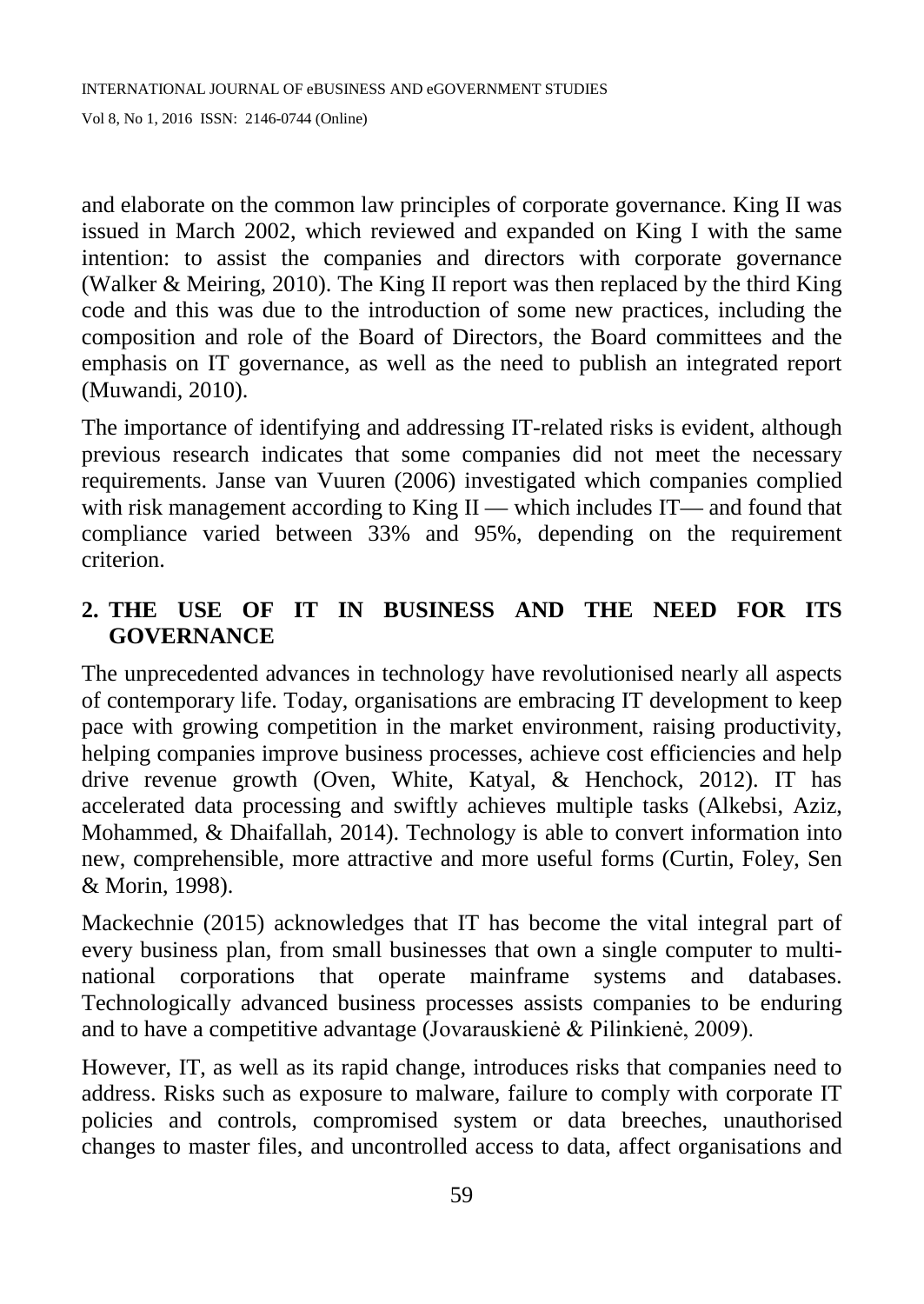their internal audit functions, making it important for the entity's systems to govern these risks through effective controls (Ellingwood, 2011 & Marx *et al.,*  2011:9-12 & Mizoguchi, 2012).

The purpose of IT governance is therefore to direct IT endeavours to ensure that they meet the objectives set out in a company's strategy (Noraini, Bokolo, Rozi, and Masrah, 2015). This is in line with the recommended IT governance risk disclosure requirement that "IT should be aligned with the performance and sustainability objectives of the company" (IODSA, 2009) (Table 1). It has been claimed that an organisation needs to provide an equivalent level of commitment to IT governance as it allocates to corporate governance in order to achieve corporate success (Rao, 2003). Brisebois, Boyd and Shadid (2009) affirm that IT governance should be reviewed in terms of how it adds value to the company and should conform to its overall corporate governance strategy. The extent to which companies' performance succeeds in these respects should be monitored by the respective board of directors (IODSA, 2009). Refer to Table 1 which indicates the recommended IT governance risk disclosure requirements.

Deloitte conducted a survey of 1 200 Chief Audit Executives in 29 countries and eight industry sectors in 2016. In this survey, only 13 percent of the participants felt that they were content with their groups' skills, due to a lack of specifically advanced information technology skills. In addition, while organisations develop suitable internal controls, the disclosure of the IT-related risks and the methods that companies use to overcome these risks are left unaddressed or only partially addressed (Hirth, 2008). Incomplete disclosure results in an incomplete plan that may expose the organisation to great risks of data loss, material misstatements of financial statements or potential failure of the organisation (Hirth, 2008). These threats therefore indicate a substantial risk to organisations' ability to continue as going concerns, making IT governance of the greatest importance. Investors view compliance with governance as an important investment consideration. Research conducted by Gompers, Ishii and Metrick (2001) established "a striking relationship between corporate governance and stock returns."

#### **3. KING III's IT GOVERNANCE REQUIREMENTS**

In accordance with the Institute of Directors in Southern Africa (2009), King III deals with IT governance in detail because the technology introduces operational risks. For example, when a company outsources its IT services, it may create risks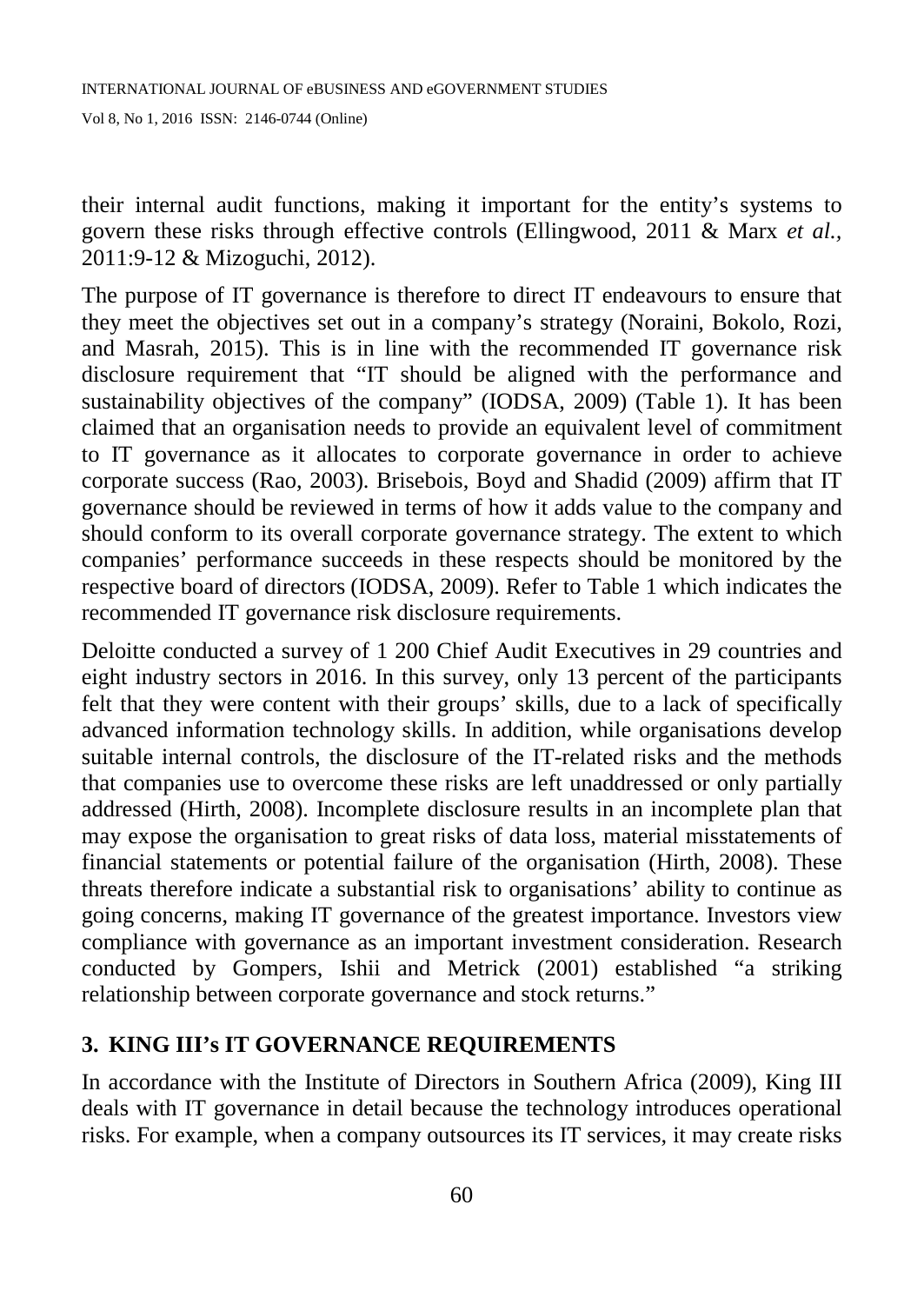as trusted information is being exposed. IT governance should assess the confidentiality, integrity and availability of the information system.

King III makes recommendations regarding IT governance that South African companies should abide by, which are set out in the left-hand column of Table 1. The second column indicates examples of statements formulated by audit firms based on King III's requirements that indicate compliance. These statements provide more clarity on the IT governance risk disclosure requirements. These requirements were used as a basis to evaluate compliance of the JSE-listed companies.

| <b>TEST</b> (IODSA, 2009)                            | <b>Examples of statements indicating compliance</b>                  |  |  |  |  |  |  |
|------------------------------------------------------|----------------------------------------------------------------------|--|--|--|--|--|--|
| The<br>$1_{-}$<br>Board<br>$of \bullet$              | The IT governance framework is established in the entity (PwC,       |  |  |  |  |  |  |
| should<br><b>Directors</b><br>be                     | $2015:1$ ).                                                          |  |  |  |  |  |  |
| IT<br>responsible<br>for<br>$\bullet$                | IT governance is part of the company's Board of Directors'           |  |  |  |  |  |  |
| governance.                                          | agenda (PwC, 2015:1).                                                |  |  |  |  |  |  |
| 2. IT should be aligned<br>$\bullet$                 | The IT strategy is integrated with the company's strategic and       |  |  |  |  |  |  |
| performance<br>with the                              | business processes (KPMG, 2009:6).                                   |  |  |  |  |  |  |
| sustainability<br>and<br>$\bullet$                   | The IT value proposition is defined, maintained and validated by     |  |  |  |  |  |  |
| of<br>objectives<br>the                              | the organisation (KPMG, 2009:6).                                     |  |  |  |  |  |  |
| company.<br>$\bullet$                                | Specific consideration is given to all the negative impacts that IT  |  |  |  |  |  |  |
|                                                      | could have on the business environment of the company (KPMG,         |  |  |  |  |  |  |
|                                                      | 2009:6).                                                             |  |  |  |  |  |  |
| $\bullet$                                            | There is a process in place to identify and to exploit opportunities |  |  |  |  |  |  |
|                                                      | to improve the performance and sustainability of the company         |  |  |  |  |  |  |
|                                                      | through the use of IT (KPMG, 2009:6).                                |  |  |  |  |  |  |
| The<br>Board<br>$of \bullet$<br>3.                   | The responsibility for implementation of the structures, processes   |  |  |  |  |  |  |
| should<br>Directors                                  | and mechanisms for the IT governance framework is delegated to       |  |  |  |  |  |  |
| delegate to management                               | management (Roos, 2012:7).                                           |  |  |  |  |  |  |
| responsibility<br>the<br>to<br>$\bullet$             | The Board of Directors have appointed an IT management               |  |  |  |  |  |  |
| implement<br>IT<br>an                                | committee or similar function to assist with its governance of IT    |  |  |  |  |  |  |
| governance framework.                                | $(Roos, 2012:7)$ .                                                   |  |  |  |  |  |  |
|                                                      | The company's CEO has appointed a CIO responsible for the            |  |  |  |  |  |  |
|                                                      | management of IT (Roos, 2012:7).                                     |  |  |  |  |  |  |
| The<br>$\sigma$ f<br><b>Board</b><br>4.<br>$\bullet$ | The amount spent on, and the value gained from IT (Roos,             |  |  |  |  |  |  |
| Directors should monitor                             | 2012:8).                                                             |  |  |  |  |  |  |
| and evaluate significant                             | The Board of Directors oversees value delivery in IT and             |  |  |  |  |  |  |
| <b>IT</b><br>investments<br>and                      | monitors the return on investments from significant IT projects      |  |  |  |  |  |  |
| expenditure.                                         | $(Roos, 2012:8)$ .                                                   |  |  |  |  |  |  |

**Table 1: Recommended IT governance risk disclosure requirements**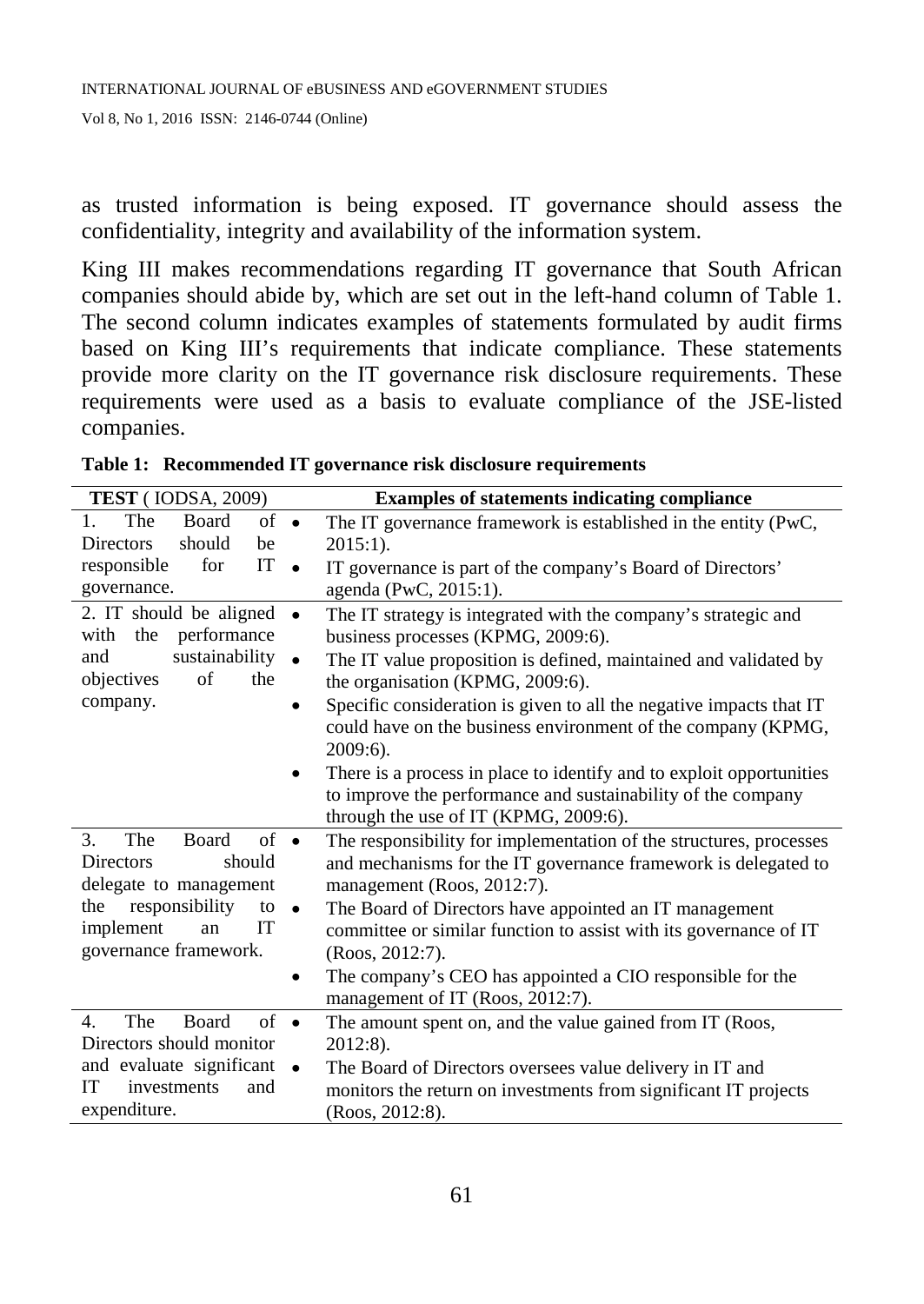#### INTERNATIONAL JOURNAL OF eBUSINESS AND eGOVERNMENT STUDIES

Vol 8, No 1, 2016 ISSN: 2146-0744 (Online)

| <b>TEST</b> (IODSA, 2009)                                                                                                                                         | <b>Examples of statements indicating compliance</b>                                                                                                                                                                                                                                                                                                                                                                                                                                                   |  |  |  |  |  |
|-------------------------------------------------------------------------------------------------------------------------------------------------------------------|-------------------------------------------------------------------------------------------------------------------------------------------------------------------------------------------------------------------------------------------------------------------------------------------------------------------------------------------------------------------------------------------------------------------------------------------------------------------------------------------------------|--|--|--|--|--|
| 5. IT should form an<br>of the<br>integral part<br>risk<br>company's<br>management.                                                                               | IT-related risks forms part of the company's risk management<br>activities and considerations (PwC, 2015:1).<br>The company complies with the IT-related laws, rules, codes and<br>standards (PwC, 2015:1).<br>The management of the company regularly report to the Board of<br>Directors that the company has adequate business resilience<br>arrangements in place for disaster recovery (PwC, 2015:1).                                                                                            |  |  |  |  |  |
| The<br>of<br><b>Board</b><br>6.<br>$\bullet$<br>Directors should ensure<br>that information assets<br>are managed effectively.                                    | Information is managed and personal information (information<br>privacy) is protected (KPMG, 2009:6).<br>The Board of Directors ensures that an Information Security<br>Management System is developed and implemented (KPMG,<br>$2009:6$ ).<br>The Board of Directors approves the information security<br>strategy and delegates and empowers management to implement<br>the strategy (KPMG, 2009:6).                                                                                               |  |  |  |  |  |
| 7. A risk committee and<br>audit committee should<br>Board<br>of<br>the<br>assist<br>$\bullet$<br>Directors in carrying out<br>its IT responsibilities.<br>٠<br>٠ | The risk committee ensures that IT-related risks are adequately<br>addressed (PwC 2015:1).<br>The risk committee obtains appropriate assurance that controls<br>are in place and are effective to address IT-related risks (PwC<br>$2015:1$ ).<br>The audit committee considers IT as part of the going concern of<br>the company as it relates to financial reporting (PwC 2015:1).<br>The audit committee considers the use of technology to improve<br>audit coverage and efficiency (PwC 2015:1). |  |  |  |  |  |

Although King III sets forth the "apply or explain" principle in companies' reporting procedures, companies should disclose both compliance and noncompliance: "All entities should by way of explanation make a positive statement about how the principles have been applied or have not been applied. This level of disclosure will allow stakeholders to comment on and challenge the board on the quality of governance" (IODSA, 2009:16). The integrated report should therefore include the core information (that King III is applied as the company's corporate code of governance), and the detailed reporting (the application register or fact sheet) is allowed to be available on the company's website (IODSA, 2013).

## **4. PROBLEM STATEMENT**

IT threats places organisations' ability to continue as going concerns at great risk. In addition to this, compliance with governance is seen as a vital investment consideration, making it of utmost importance to know the extent to which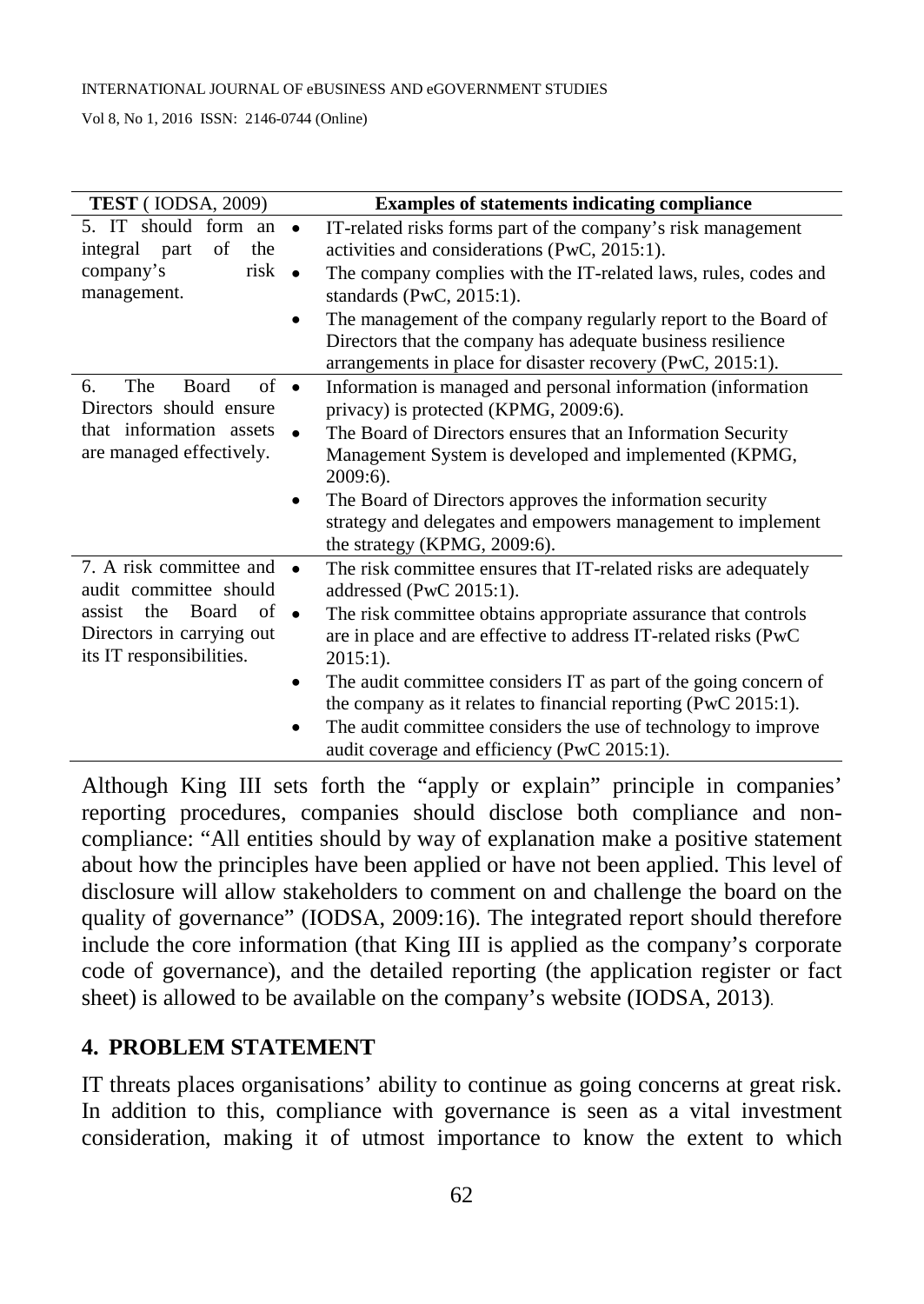companies comply thereto. The extent to which companies listed on the JSE comply with King III's IT governance requirements is however unknown. This study investigated how far these companies comply in 2016 compared with the 2006 compliance based on King II.

## **5. RESEARCH METHODOLOGY**

A partially mixed sequential dominant status design approach was followed. King III's IT governance requirements were analysed and the latest, publicly available integrated reports as at 31 March 2016 of the selected companies were compared to the statements set out in Table 1 to determine compliance to these requirements, as they are required to do by law (JSE, 2012). This was done by means of a qualitative documentary analysis of the integrated reports which was the dominant approach. In addition, a quantitative approach was subsequently followed to determine the extent of compliance of the selected companies. The extent of individual companies' compliance to all IT governance requirements were analysed as well as the extent of compliance of all selected companies per individual requirement.

The sample comprised the top 40 JSE-listed companies, which are the largest listed businesses in the country based on market capitalisation, and represent diverse industries.

# **6. FINDINGS**

The evidence for the compliance of the top 40 JSE-listed companies with King III's IT governance requirements are presented in Table 2.

| <b>JSE Top 40</b><br>company No. | <b>Recommended IT</b><br>governance risk disclosure<br>requirements as per Table 1 |   |              |              |              |   |   | <b>Compliance verified</b>            |
|----------------------------------|------------------------------------------------------------------------------------|---|--------------|--------------|--------------|---|---|---------------------------------------|
|                                  |                                                                                    |   |              |              |              |   |   |                                       |
|                                  |                                                                                    |   |              |              |              |   |   | Company with JSE as secondary listing |
| ∍                                | $\checkmark$                                                                       |   | $\checkmark$ | $\checkmark$ | $\checkmark$ | ✔ | ✔ | Fully                                 |
|                                  | ✔                                                                                  | ✔ |              | ✔            | ✔            | ✔ | ✔ | Fully                                 |
| 4                                |                                                                                    |   |              |              |              |   |   | Company with JSE as secondary listing |
|                                  | ✔                                                                                  |   |              | ✔            | ✔            |   |   | Fully                                 |

**Table 2: Top 40 JSE-listed companies' compliance with King III's IT governance requirements**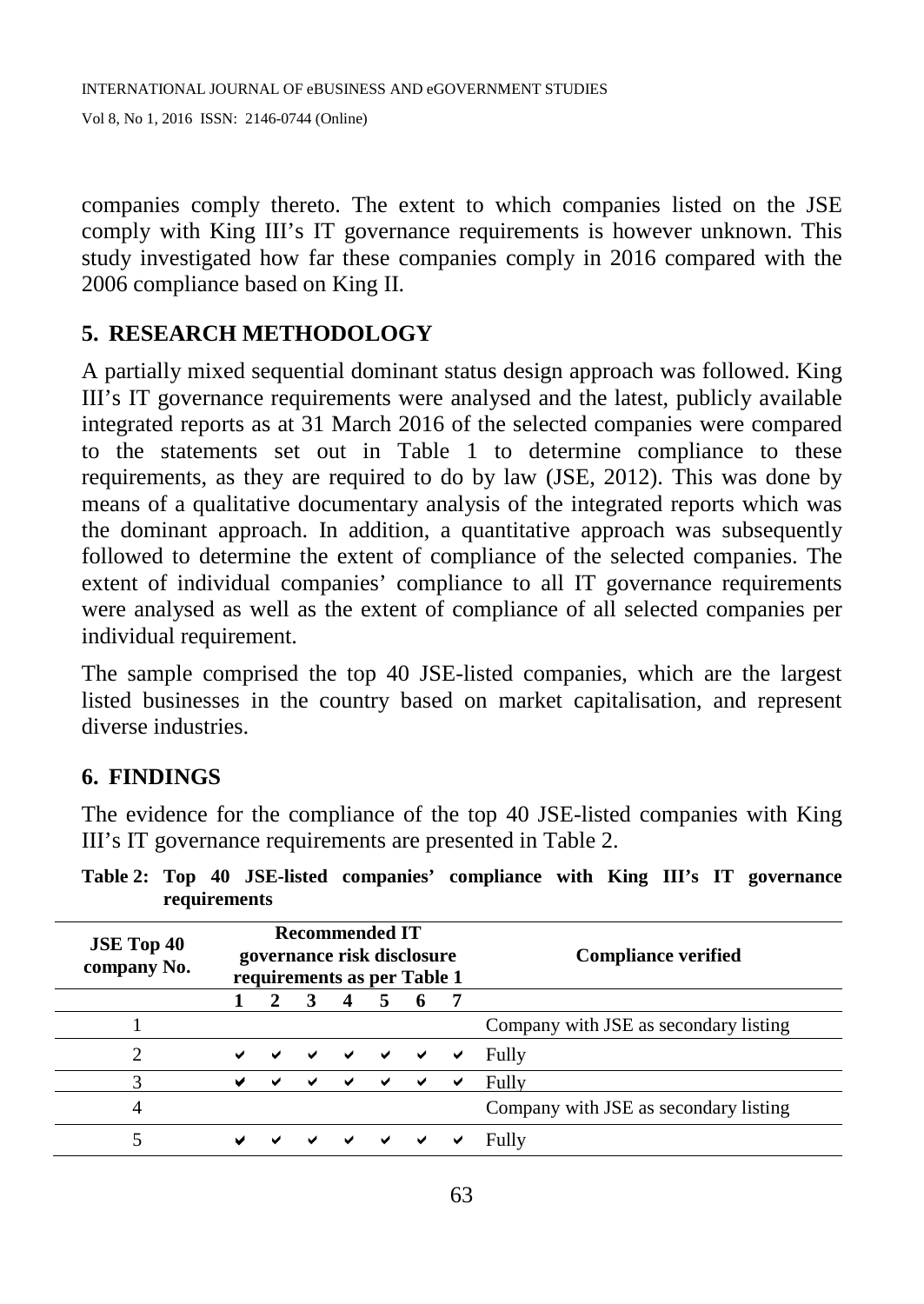#### INTERNATIONAL JOURNAL OF eBUSINESS AND eGOVERNMENT STUDIES

Vol 8, No 1, 2016 ISSN: 2146-0744 (Online)

| <b>JSE Top 40</b> |                             |   | <b>Recommended IT</b> |   |   |   |              |                                                                                                       |
|-------------------|-----------------------------|---|-----------------------|---|---|---|--------------|-------------------------------------------------------------------------------------------------------|
| company No.       | governance risk disclosure  |   |                       |   |   |   |              | <b>Compliance verified</b>                                                                            |
|                   | requirements as per Table 1 |   |                       |   |   |   |              |                                                                                                       |
|                   | 1                           | 2 | 3                     | 4 | 5 | 6 | 7            |                                                                                                       |
| 6                 | ✓                           |   | ✓                     |   |   | V | ✓            | Fully                                                                                                 |
| $\overline{7}$    |                             |   |                       |   |   |   |              | Company with JSE as secondary listing                                                                 |
| $\overline{8}$    | ✓                           | ✓ | ✓                     | ✓ | ✓ | ✓ | $\checkmark$ | Fully                                                                                                 |
| 9                 |                             |   |                       |   |   |   |              | Company with JSE as secondary listing                                                                 |
| 10                |                             |   |                       |   |   |   |              | Company with JSE as secondary listing                                                                 |
| 11                |                             |   |                       |   |   |   |              | Company with JSE as secondary listing                                                                 |
| 12                |                             |   |                       |   |   |   |              | Fully but without statement about how the<br>principles have been applied or have not<br>been applied |
| 13                |                             |   |                       |   |   |   |              | Company with JSE as secondary listing                                                                 |
| 14                |                             |   |                       |   |   |   | ✓            | Fully                                                                                                 |
| 15                |                             |   |                       |   |   |   |              | Fully but without statement about how the<br>principles have been applied or have not<br>been applied |
| 16                |                             |   |                       |   |   |   |              | Company with JSE as secondary listing                                                                 |
| 17                | ✓                           | ✔ | ✓                     | ✓ | ✔ | ✔ | ✔            | Fully                                                                                                 |
| 18                |                             |   |                       |   |   |   |              | Company with JSE as secondary listing                                                                 |
| 19                |                             |   |                       |   |   |   | ◡            | Company with JSE as secondary listing, also<br>comply with King IIII                                  |
| 20                |                             |   |                       |   |   |   | ✔            | Fully                                                                                                 |
| 21                |                             |   |                       |   |   |   | ◡            | Company with JSE as secondary listing, also<br>comply with King IIII                                  |
| 22                |                             |   | ✔                     | ں |   |   | ✔            | Fully                                                                                                 |
| 23                |                             |   |                       |   |   |   |              | Fully but without statement about how the<br>principles have been applied or have not<br>been applied |
| 24                | ◡                           |   |                       |   |   |   | ✔            | Fully                                                                                                 |
| 25                |                             |   |                       |   |   |   |              | Company with JSE as secondary listing                                                                 |
| 26                |                             |   |                       |   |   |   |              | Fully but without statement about how the<br>principles have been applied or have not<br>been applied |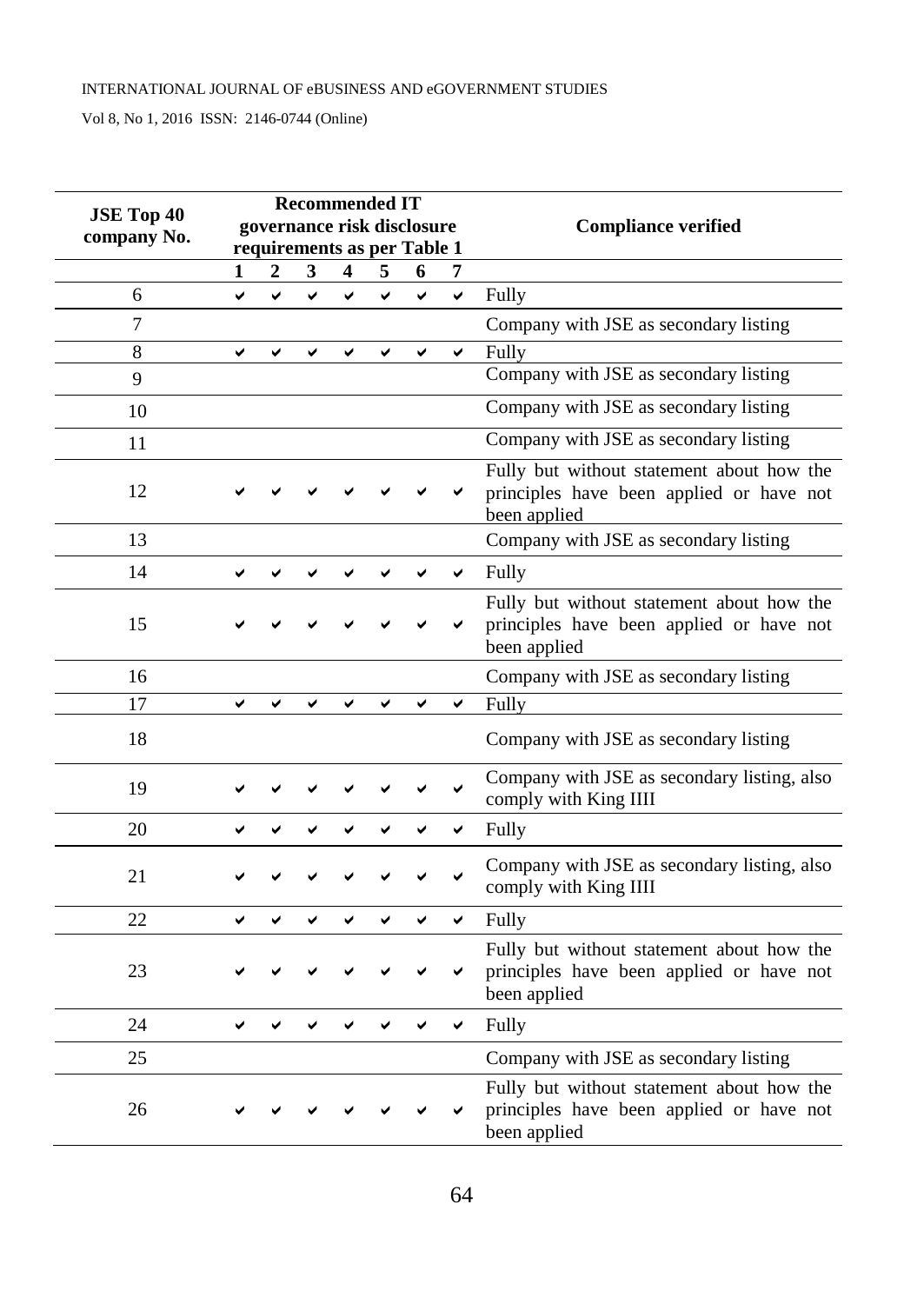| <b>JSE Top 40</b> |   |                |   |                         | <b>Recommended IT</b> | governance risk disclosure  |   | <b>Compliance verified</b>                                                                            |
|-------------------|---|----------------|---|-------------------------|-----------------------|-----------------------------|---|-------------------------------------------------------------------------------------------------------|
| company No.       |   |                |   |                         |                       | requirements as per Table 1 |   |                                                                                                       |
|                   | 1 | $\overline{2}$ | 3 | $\overline{\mathbf{4}}$ | 5                     | 6                           | 7 |                                                                                                       |
| 27                |   |                |   |                         |                       |                             | ✔ | Fully                                                                                                 |
| 28                |   |                |   |                         |                       |                             |   | Company with JSE as secondary listing                                                                 |
| 29                |   |                |   |                         |                       |                             |   | Fully                                                                                                 |
| 30                |   |                |   |                         |                       |                             |   | Fully but without statement about how the<br>principles have been applied or have not<br>been applied |
| 31                |   |                |   |                         |                       |                             |   | Company with JSE as secondary listing                                                                 |
| 32                |   |                |   |                         |                       |                             |   | Fully but without statement about how the<br>principles have been applied or have not<br>been applied |
| 33                |   |                |   |                         |                       |                             |   | Fully                                                                                                 |
| 34                |   |                |   |                         |                       |                             |   | Fully                                                                                                 |
| 35                |   |                |   |                         |                       |                             |   | Company with JSE as secondary listing                                                                 |
| 36                |   |                |   |                         |                       |                             |   | Fully                                                                                                 |
| 37                |   |                |   |                         |                       |                             |   | Fully                                                                                                 |
| 38                |   |                |   |                         |                       |                             | ✔ | Fully                                                                                                 |
| 39                |   |                |   |                         |                       |                             | ✔ | Fully                                                                                                 |
| 40                |   |                |   |                         |                       |                             |   | Fully                                                                                                 |

Nineteen of these companies (47 per cent) are fully compliant. These companies all indicated that they satisfy the JSE listings requirements and principles set out in King III and that a King III fact sheet or application register can be found on their respective websites, as verified.

Six of the companies (15 per cent) partially comply. They claimed full compliance in their integrated reports, without a positive statement about how the principles have been applied as is required by King III. Five of the six companies had an application register displaying full compliance, without statements of compliance. The sixth company declared compliance with King III and explained only instances of non-compliance. It is submitted that these companies are aware of the need to comply with King III, but not of the requirement to indicate how the requirement was satisfied or not.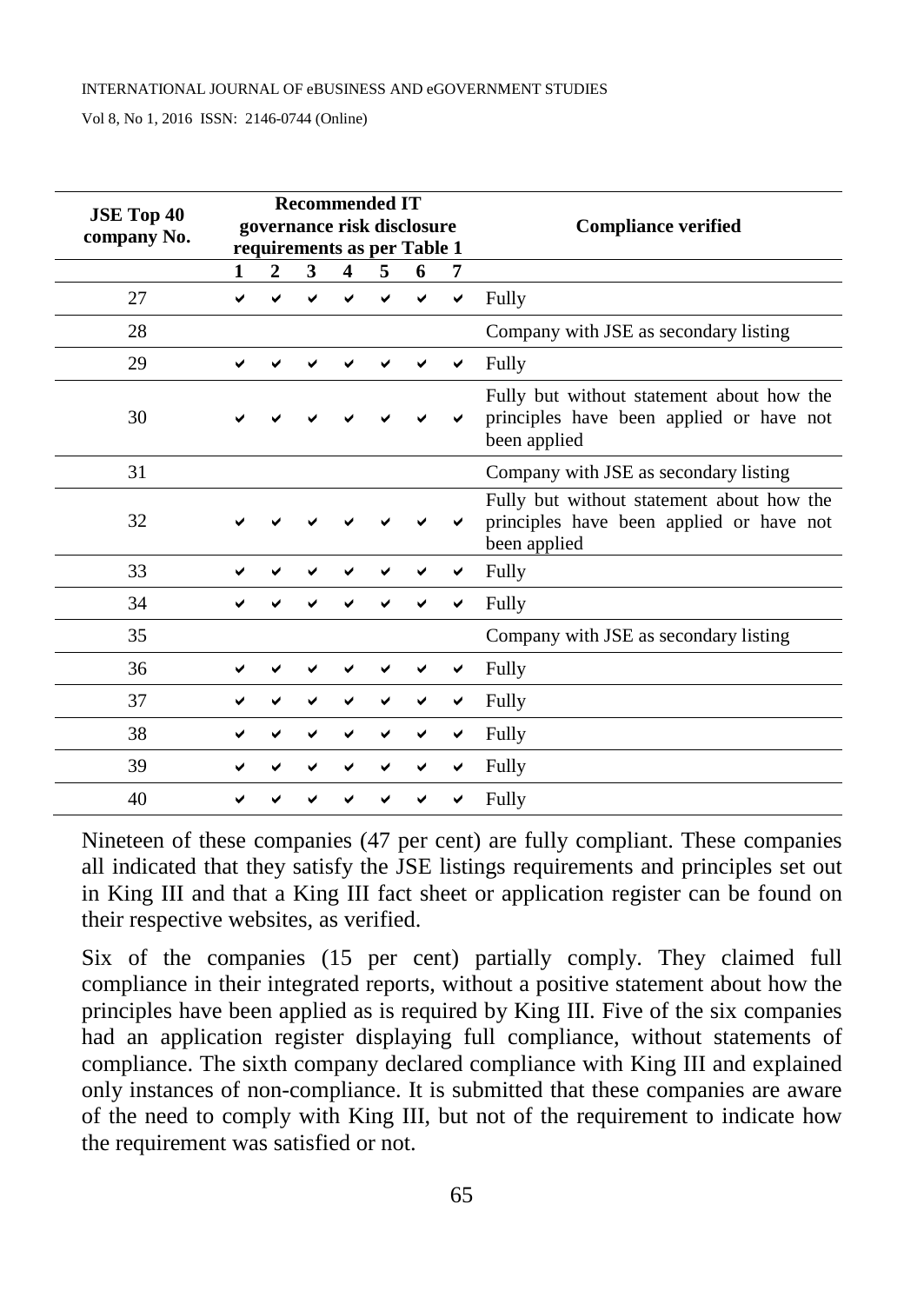Lastly, 15 of the top 40 companies (38 per cent) do not comply with any of the IT governance requirements. These companies' non-compliance is, however, lawful due to their listing on the JSE being a secondary listing. Secondary listing is defined as "any listing of a security on a market other than its primary exchange" (Investordictionary, 2016). This term is used to indicate all companies with their primary listing on a market other than the JSE. King III applies only to primary listed companies, as paragraph 18.4 of the JSE listing requirements (JSE, 2012) states that secondary listed companies are only required to comply with its primary listing stipulations, making the application of King III unnecessary for these companies. However, these dually listed companies must, in the pre-listing statement, disclose the corporate governance arrangements for the primary exchange. All such companies declared compliance with their primary listing's corporate governance report in their integrated report, indicating full compliance with their corporate governance.

The findings above indicate that IT corporate governance improved from previous studies performed (Janse van Vuuren, 2006). Although only 15 per cent of the top 40 JSE-listed companies did not fully comply, these companies are argued to be the top companies based on market capitalisation and the extent of compliance of other entities is therefore a concern.

# **7. CONCLUSION**

IT has become an integral part of business due to its fast processing ability in today's information-dense society, and can result in improved productivity and cost efficiencies. Although IT may be extremely useful, it is ever changing, which continuously introduces risks that companies need to address. King III therefore introduced formal IT governance to South Africa and requires companies to explain compliance and non-compliance in their integrated reports (IODSA, 2009). JSE-listed entities have to comply with King III.

The findings revealed that the top 40 companies display good, but not excellent, IT governance through King III compliance. Fifteen per cent of the companies partially complied. This indicates a significant improvement from previous studies performed on King II risk governance where compliance varied between 33 per cent and 95 per cent. However, better compliance was expected from these leading businesses. It is advised that companies ensure that compliance and noncompliance are explained as required by King III.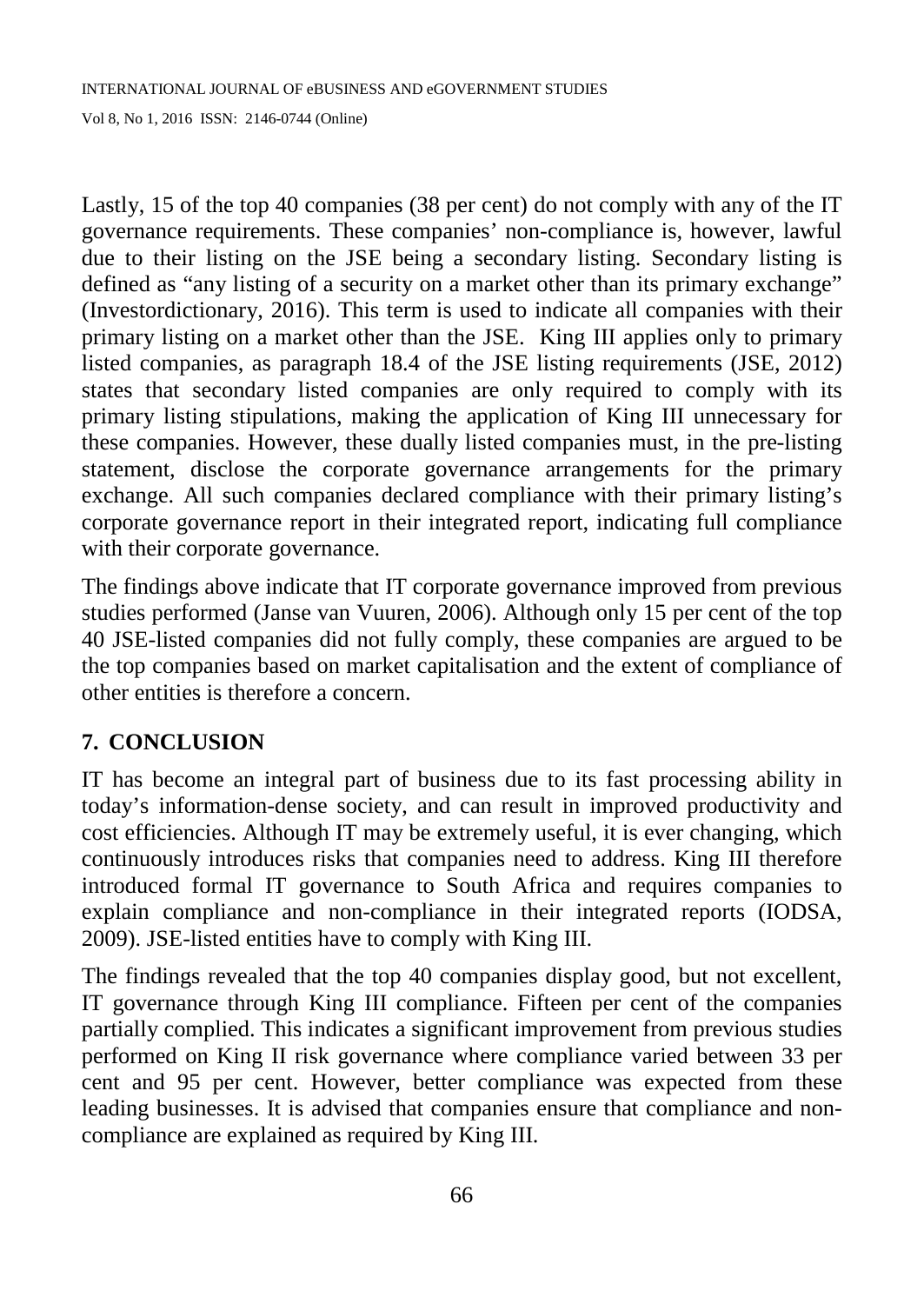These findings will assist the Institute of Directors in Southern Africa to clarify the disclosure requirements as part of the development of King IV, which will be currently being developed. In addition, we wish to highlight the lack of disclosure to governing bodies of companies to aid transparency to the benefit of all company stakeholders, such as investors.

Further research may be conducted to investigate whether other JSE-listed companies comply with the IT requirements of King III. Research can also be performed to determine the reason for the improvement in compliance between the different King reports. Subsequent investigation may determine compliance with King IV IT governance requirements after its implementation.

### **BIBLIOGRAPHY**

Alkebsi, M., Aziz, K.A., Mohammed, Z.M. and Dhaifallah, B. (2014), "The Relationship Between Information Technology Usage, Top Management Suppport And Internal Audit Effectiveness", *In* International Management Accounting Conference VII:323-325.

Amnseven. (2010), *Managing organisation: The role of information technology in management,* http://www.scribd.com/doc/39672883/The.-Role-of-Information-Technology-in-Management#scribd, [Accessed 19.02.2015]

Brisebois, R., Boyd, G. and Shadid, Z. (2009). "What is IT Governance? And why is it important for the IS auditor", Toronto: INTO IT.

Curtin, D.P., Foley, K., Sen, K. and Morin, C. (1998), Information technology: The breaking wave, USA: Irwin/McGraw Hill.

Deloitte (2016), *Chief Audit Executives cite skill gaps and lack of impact and influence as key concerns according to new Deloitte research report,* [http://www2.deloitte.com/global/en/pages/about-deloitte/articles/cae](http://www2.deloitte.com/global/en/pages/about-deloitte/articles/cae-survey-press-release.html)[survey-press-release.html,](http://www2.deloitte.com/global/en/pages/about-deloitte/articles/cae-survey-press-release.html) [Accessed 19/10/2016]

Ellingwood, C. (2011), *The top 10 information security risks,* http://www.berrydunn.com/news-details/top-10-information-security-risks, [Accessed 11.12.2014]

[Gompers,](http://www.nber.org/people/paul_gompers) P.A., [Ishii,](http://www.nber.org/people/joy_ishii) J.L. and [Metrick,](http://www.nber.org/people/andrew_metrick) A. (2001) "Corporate Governance and Equity Prices" *National Bureau of Economic Research Working Paper 8449.*  Cambridge.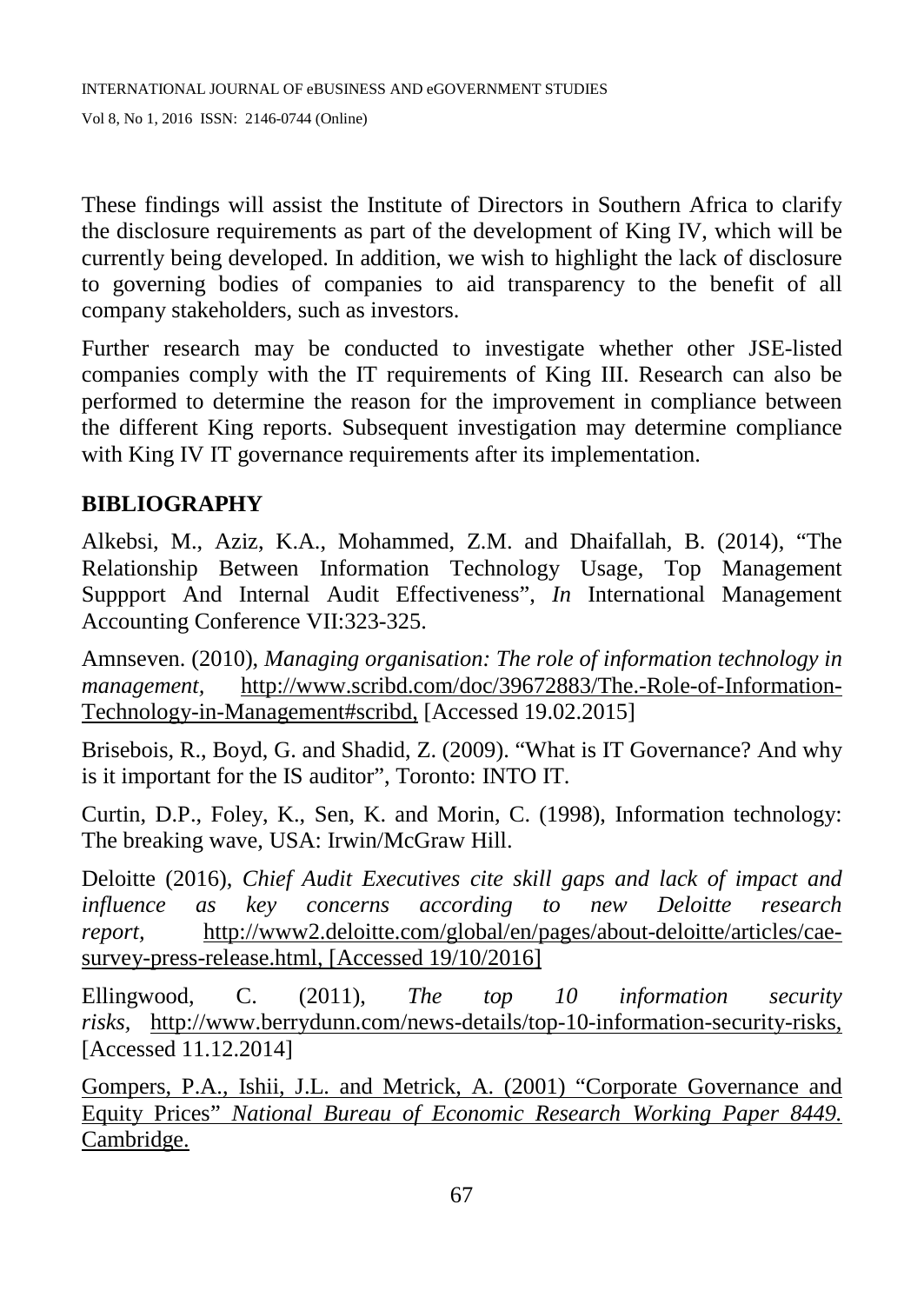Gowell, M. and Anderson, R. (2012), *Developing an effective internal audit technology strategy,* http://www.teammatesolutions.com/WorkArea/ DownloadAsset.aspx?id=19472, [Accessed 3.10.2015]

Hall, J.A. (2011), Information technology auditing, 3rd International ed., Australia: South-Western Cengage Learning.

Hirth, R.B. (2008), *High value audits: An update on information technology auditing,* http://www.protiviti.com/en-US/Documents/White-Papers/Internal-Audit/Protiviti\_High\_Value\_Audits.pdf, [Accessed 3.10.2015]

Investordictionary (2016), <http://www.investordictionary.com/definition/> secondary-listing, (Accessed 22.06.2016]

IODSA (Institute of Directors in Southern Africa) (2009), *King code on governance principles for South Africa 2009,* <https://c.ymcdn.com/sites/www.iodsa.co.za/> resource/collection/94445006- 4F18-4335-B7FB-7F5A8B23FB3F/King\_III\_Code for\_Governance\_Principles\_.pdf, [Accessed 3.10.2015]

IODSA (Institute of Directors in Southern Africa) (2013), *Practice note: King III reporting in terms of the JSE Listing Requirements,* [http://c.ymcdn.com/sites/](http://c.ymcdn.com/sites/%20www.iodsa.co.za/resource/collection/24CB4885-33FA-4D34-BB84-E559E33%206FF4E/King_III_reporting_in_terms_of_the_JSE_Listings_Requirements.pdf)  [www.iodsa.co.za/resource/collection/24CB4885-33FA-4D34-BB84-E559E33](http://c.ymcdn.com/sites/%20www.iodsa.co.za/resource/collection/24CB4885-33FA-4D34-BB84-E559E33%206FF4E/King_III_reporting_in_terms_of_the_JSE_Listings_Requirements.pdf)  [6FF4E/King\\_III\\_reporting\\_in\\_terms\\_of\\_the\\_JSE\\_Listings\\_Requirements.pdf,](http://c.ymcdn.com/sites/%20www.iodsa.co.za/resource/collection/24CB4885-33FA-4D34-BB84-E559E33%206FF4E/King_III_reporting_in_terms_of_the_JSE_Listings_Requirements.pdf) [Accessed 10.6.2016]

IODSA (Institute of Directors in Southern Africa) (2016), *King Report on Corporate Governance in SA*, http://www.iodsa.co.za/?kingIII, [Accessed 20.10.2016]

IT governance network. (2013), *IT Governance Defined,* http://www.itgovernance.co.za/3/index.php/king-iii-and-it-governance, [Accessed 19.02.2015]

Janse van Vuuren, H. (2006), Disclosing risk management policies in financial statements, North West University, Dissertation – MCom.

Jovarauskienė, D. and Pilinkienė, V. (2009), "E-Business or E-Technology?", *Engineering Economics*, 1 (61):83-89.

JSE (Johannesburg Stock Exchange), (2012), JSE listing requirements – Service Issue 21.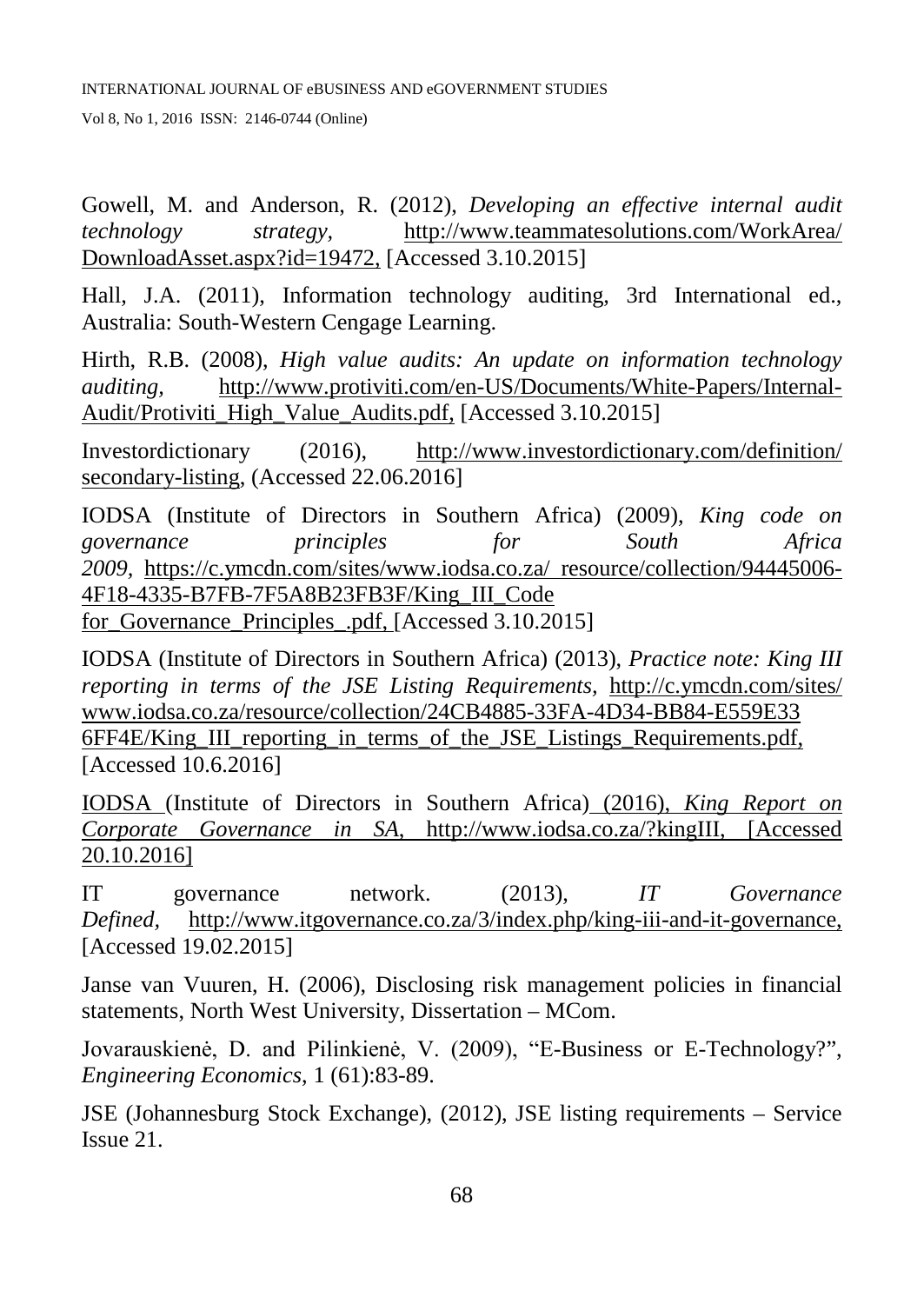KPMG, (2009), *Corporate governance and King III*, https://www.kpmg. com/ZA/en/IssuesAndInsights/ArticlesPublications/Tax-and-Legal-Publications/ Documents/Corporate%20Governance%20and%20King%203.pdf, [Accessed 15.07.2015]

MacKechnie, C. (2015), *Information Technology & Its Role in the Modern Organization. Demand Media,* http://smallbusiness.chron.com/informationtechnology-its-role-modern-organization-1800.html, [Accessed 19.02.2015]

Marx, B. Van der Watt, A. and Bourne P. (2011), Dynamic Auditing, 10th ed., Durban: LexisNexis.

Mizoguchi, T. (2012), *Information Technology Risks in Today's Environment,* https://chapters.theiia.org/sandiego/Documents/Seminars/SD\_IIA\_\_\_ISACA\_Event\_041112\_Deloitte\_IA\_Top Ten\_Risks.pdf, [Accessed 3.10.2015]

Muwandi, T. (2010), *Comparison of King III and King II, and the implications of King III,* http://scholar.sun.ac.za/handle/10019.1/8511, [Accessed: 20.03.2015]

Noraini, C.P., Bokolo, A., Rozi, N.H.N. and Masrah, A.A.M. (2015), "Risk assessment of IT governance: A systematic literature review", *Journal of theoretical and applied information technology*, 17(2):184-193.

Oven, C., White, N., Katyal, V. and Henchock, S. (2012), *Adding insight to audit: Transforming Internal Audit through data analytics,* http://www2.deloitte.com/ content/dam/Deloitte/us/Documents/audit/us-aers-adding-insight-pov-mobile-061913.pdf, [Accessed 2.04.2015]

Pirta, R. and Strazdina, R. (2012), "Assessing the need of information technology control environment establishment", *Information Technology and Management Science*, 15(1):99-104.

PwC (PricewaterhouseCoopers) (2015), *King III, IT governance and your organisation,* [https://www.pwc.co.za/en/assets/pdf/steeringpoint-kingiii-it](https://www.pwc.co.za/en/assets/pdf/steeringpoint-kingiii-it-governance-and-kingiii-15.pdf)[governance-and-kingiii-15.pdf,](https://www.pwc.co.za/en/assets/pdf/steeringpoint-kingiii-it-governance-and-kingiii-15.pdf) [Accessed 9.06.2016]

Rao, M. (2003), *Enterprise IT Governance-The obvious step*, http://www.networkmagazineindia.com/200301/cover5.html, [Accessed 13.05.2015]